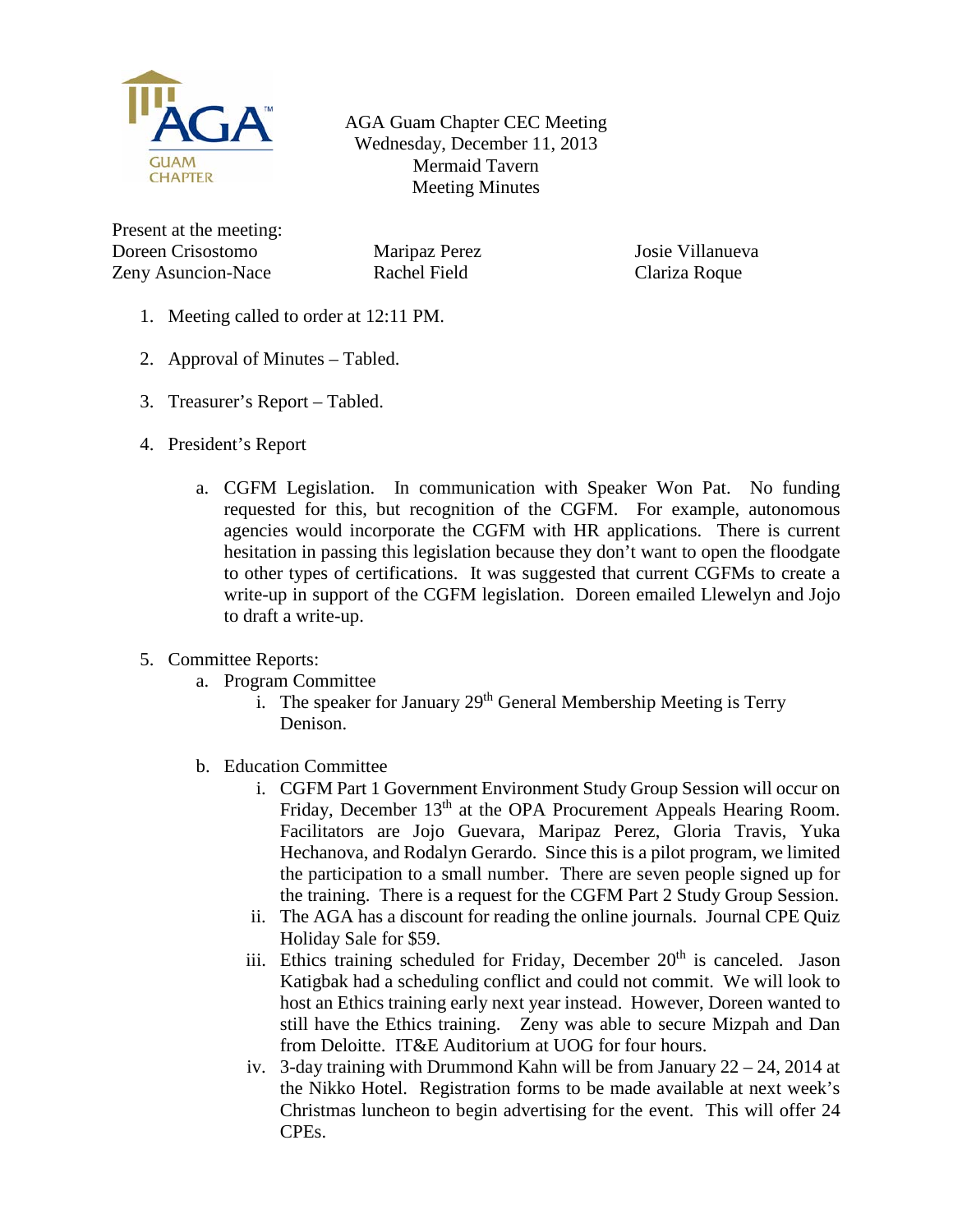- v. It was suggested to create a template for mass emails regarding training.
- c. CGFM Committee
	- i. CGFM Study Group for Exam I on December 13, 2013. This qualifies for 4 CPEs. There are seven members and one non-member participating in the review.
	- ii. Suggestion: Exam II Study Group. Possibly February or March.
- d. Membership & Early Careers Committee
	- i. No updates for membership.
	- ii. JAS to coordinate the Mixer, but nothing confirmed yet.
	- iii. Showcase the D.C. Trip the students attended.
- e. Accountability Committee
	- i. Best CCR FY 2012 Contest: 1) GPA, 2) UOG, and 3) GCC. Same winners from the last contest. There are three private sector judges: Jojo, Josie, and Jason. Yuka verified the results.
	- ii. Presentation of Contest Winners during the December General Membership Meeting. The winners are allowed to bring no more than two employees for the complimentary lunch.
- f. Community Service Committee
	- i. Kusina Kamalen: \$119 worth of goodies from Cost-U-Less presented to children.
	- ii. Donation to Philippines Consulate is pending. Need to verify the exact donation from Bobbie.
	- iii. Verify the minutes for the Palau check.
	- iv. Wreath donation: waiting for confirmation for received donation. Will check mailbox for acknowledgement.
	- v. Sugar Plum: already donated \$700.
	- vi. Salvation Army Bell Ringing: Mark to send out email once Josie finds out the details.
	- vii. Monday Presentation of Palau and Philippines check is pending. Need to find out the office to donate to for Palau. Before Christmas.
	- viii. Community Service needs a back-up or co-chairperson for assistance.
- g. Scholarship Committee
	- i. SBPA asking AGA to use the scholarship for the Becker Review Course. \$1,200 per candidate (at Grad level), which is half the tuition for the Becker Review Course. Zeny will be corresponding with the Scholarship Committee.
	- ii. With the extension, we received one application from GCC and five applicants from UOG. All UOG applicants submitted an essay, but we are awaiting transcripts for four of the five. We are following up with UOG on the transcripts.